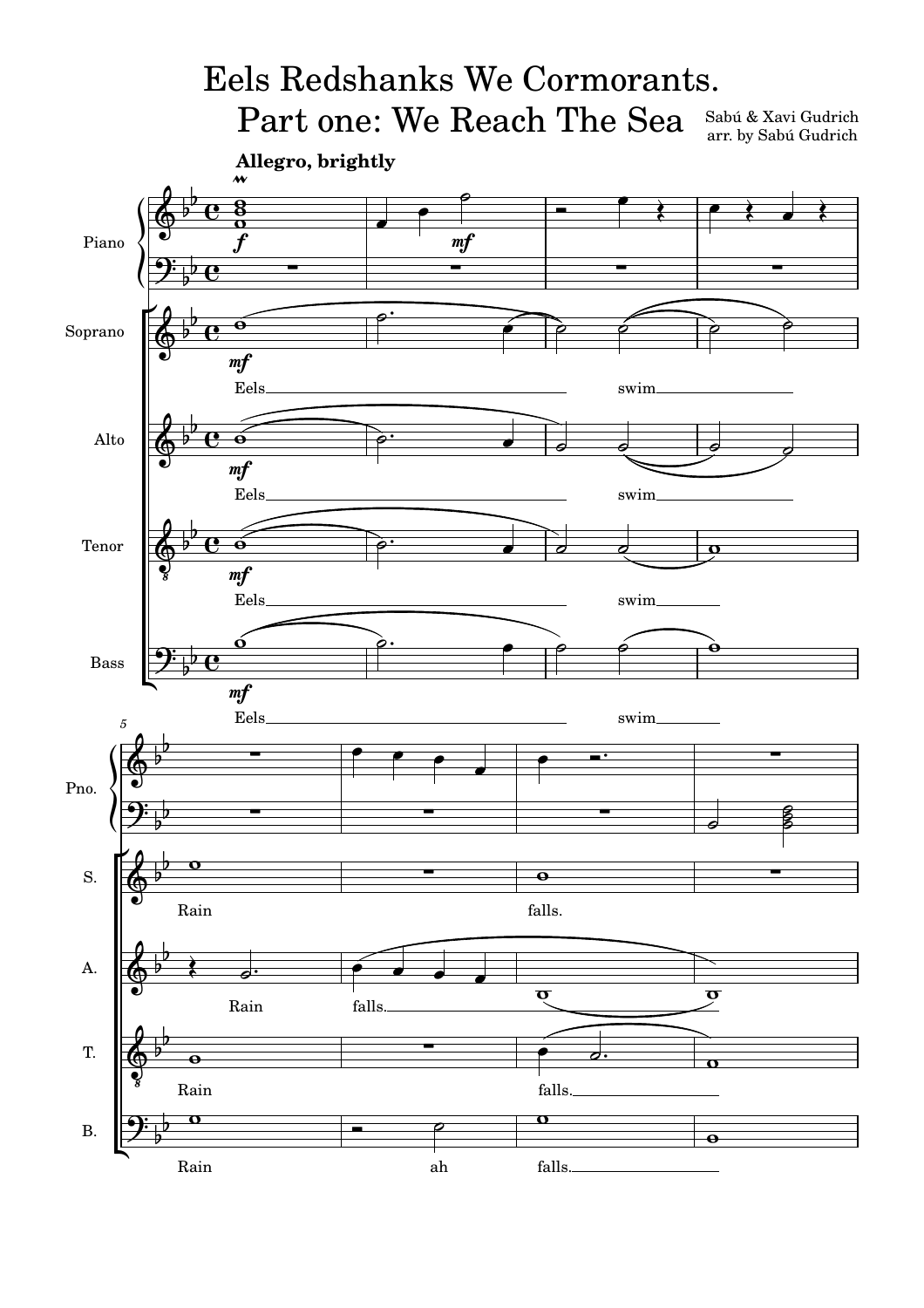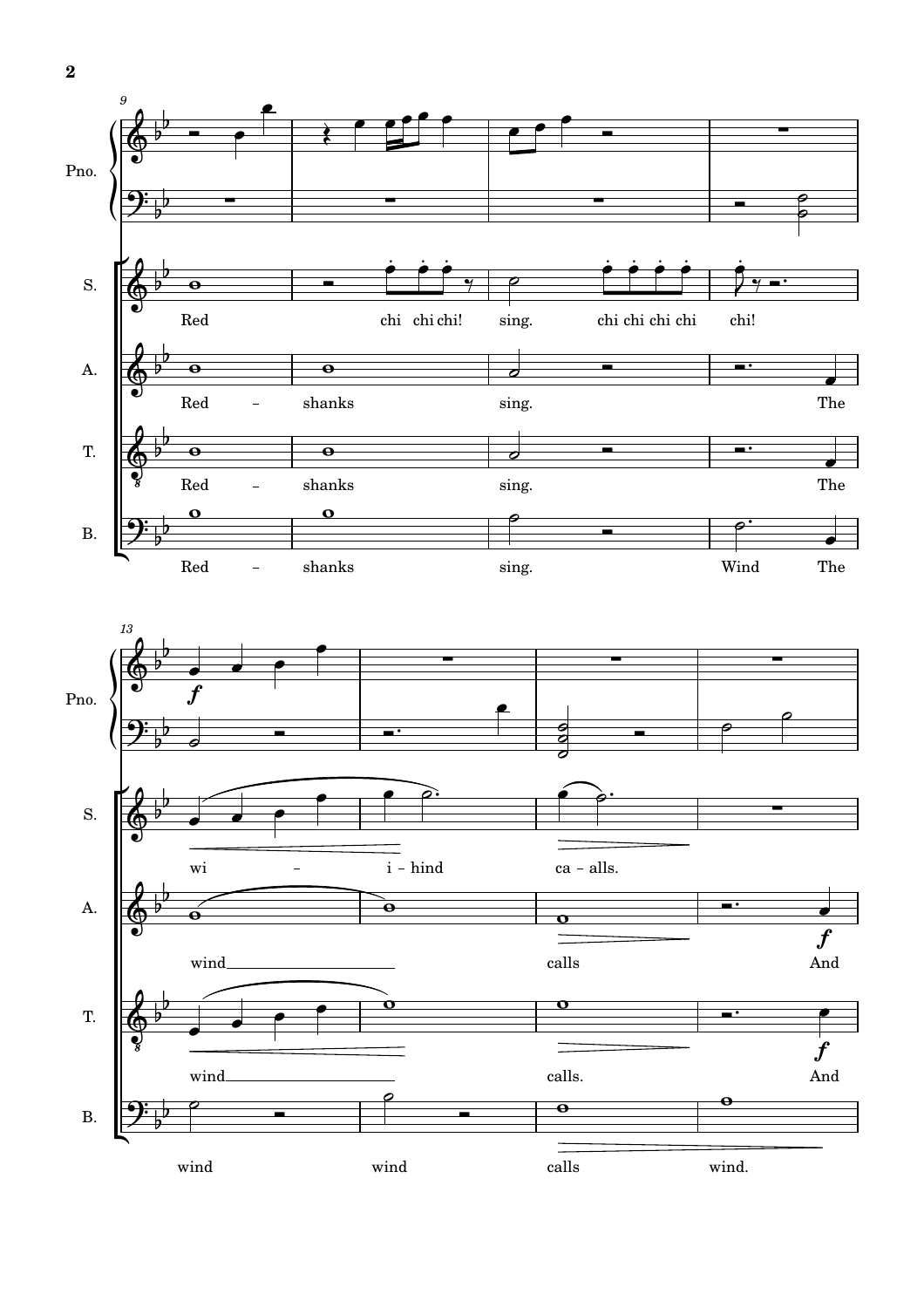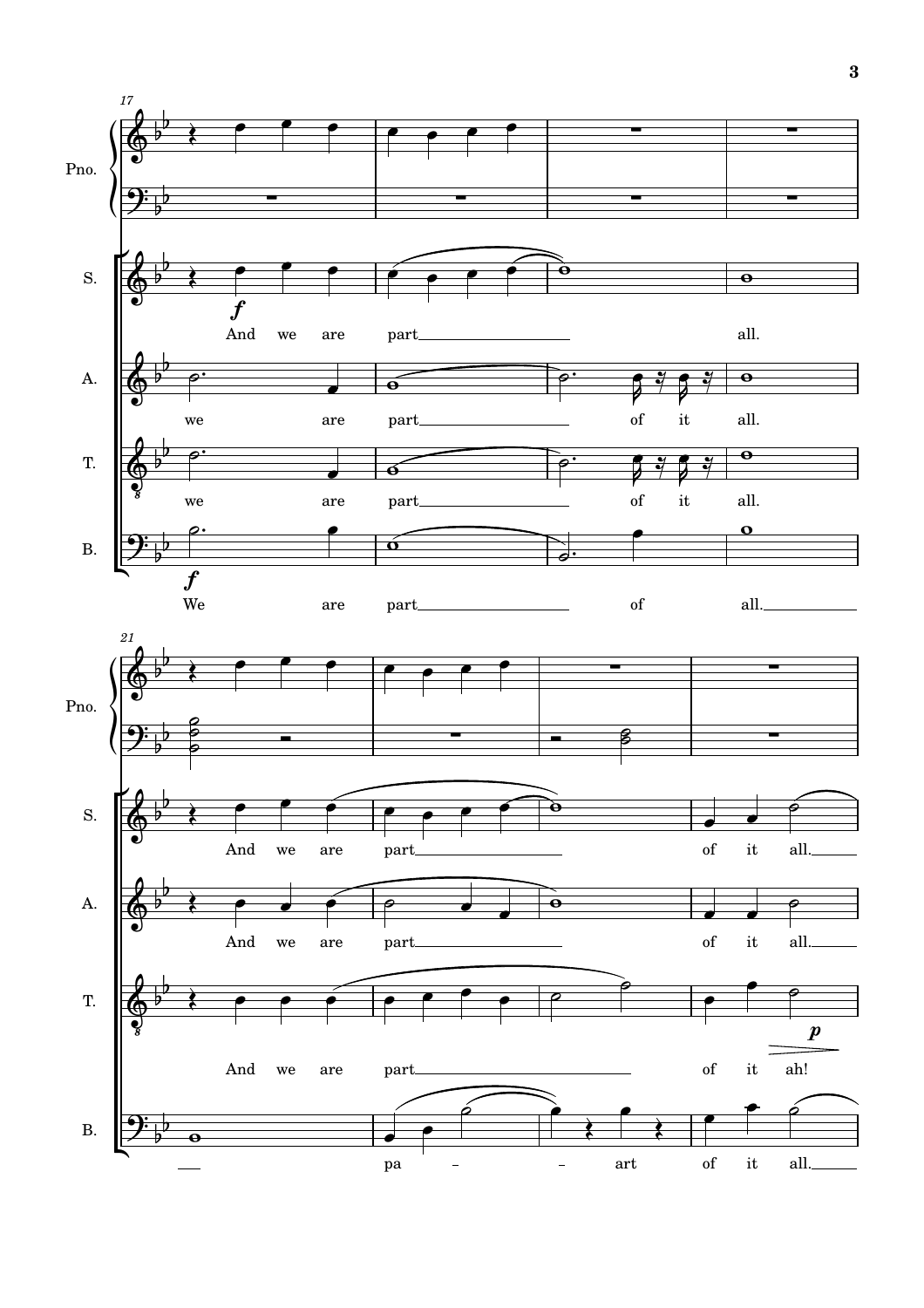

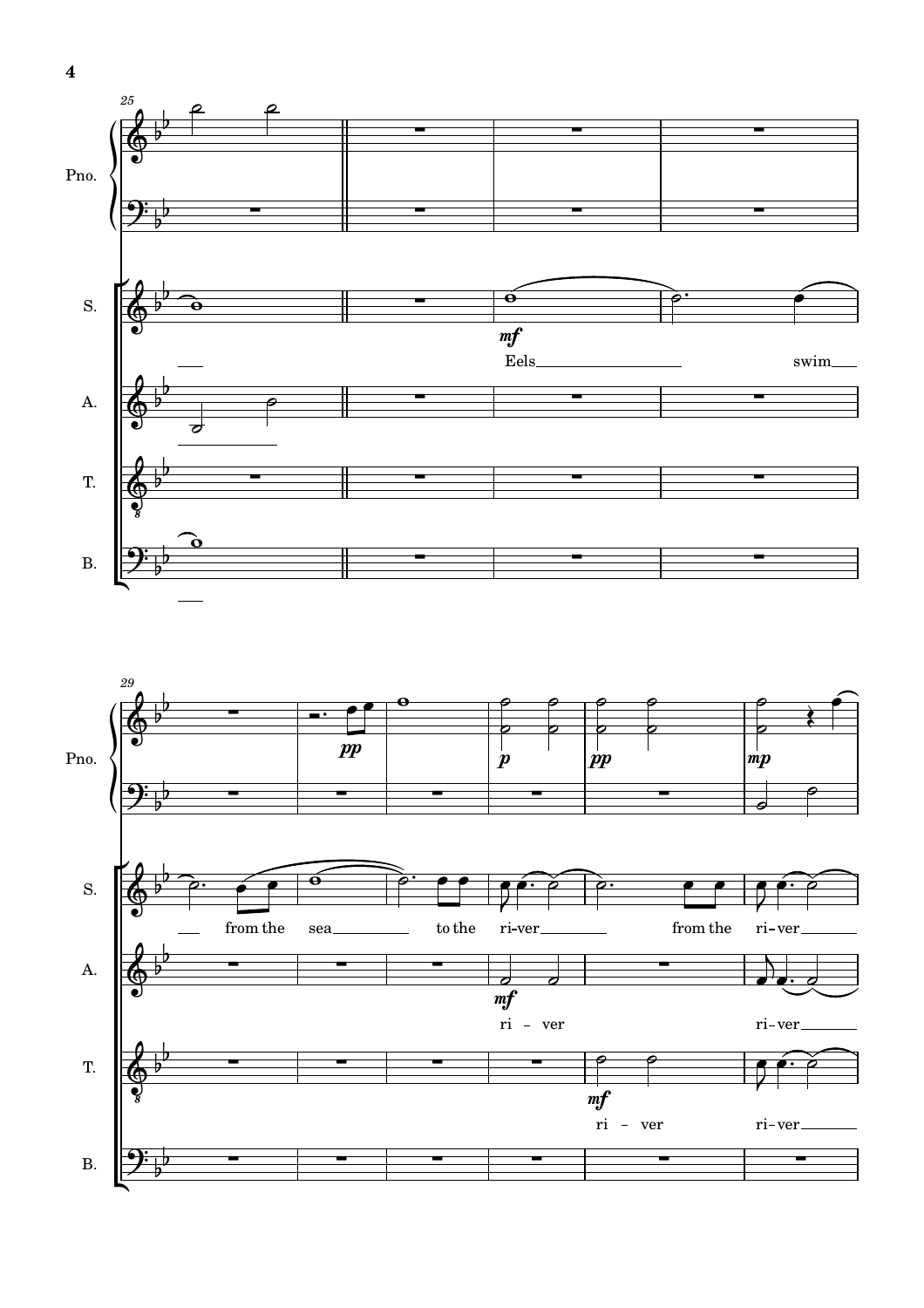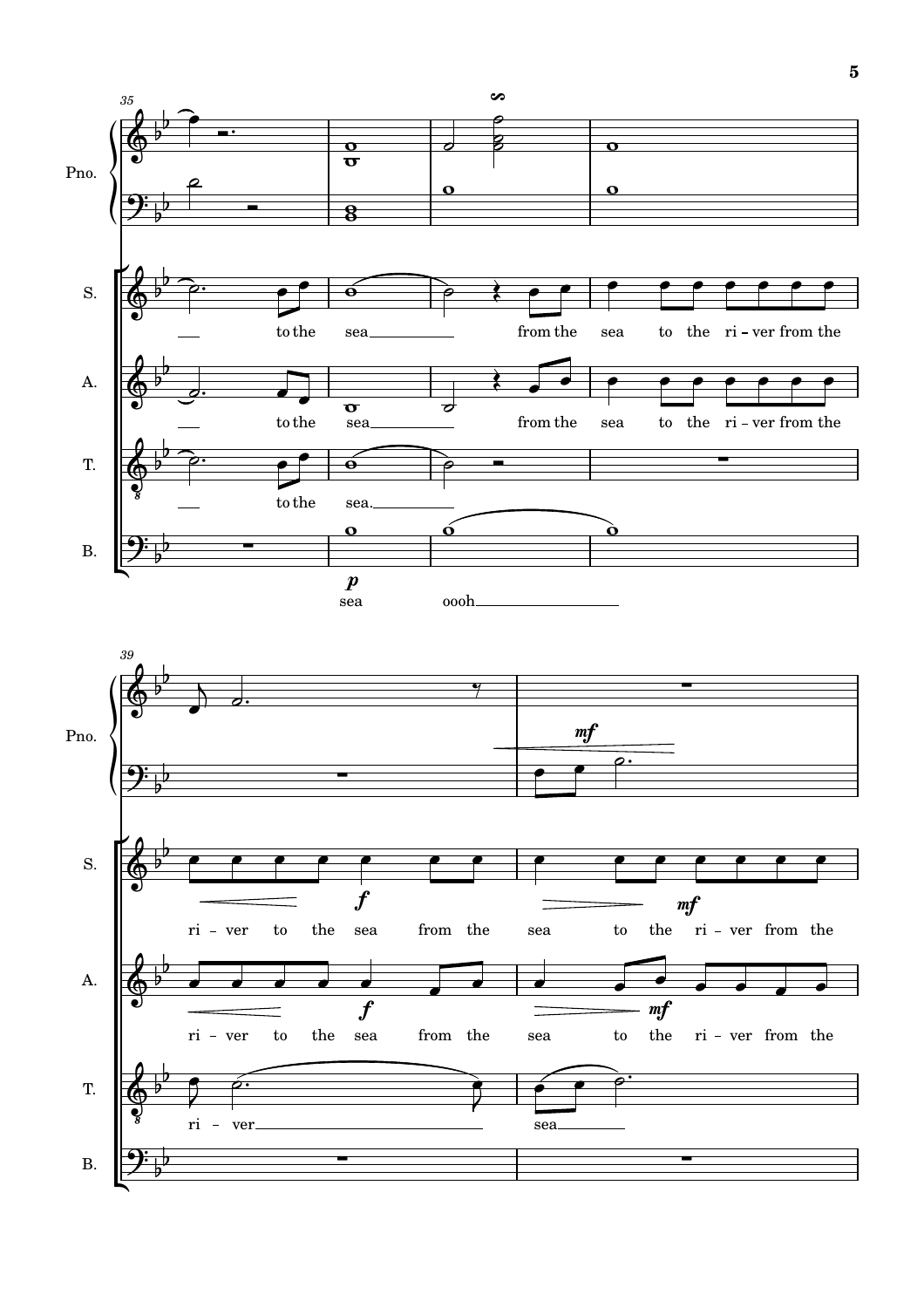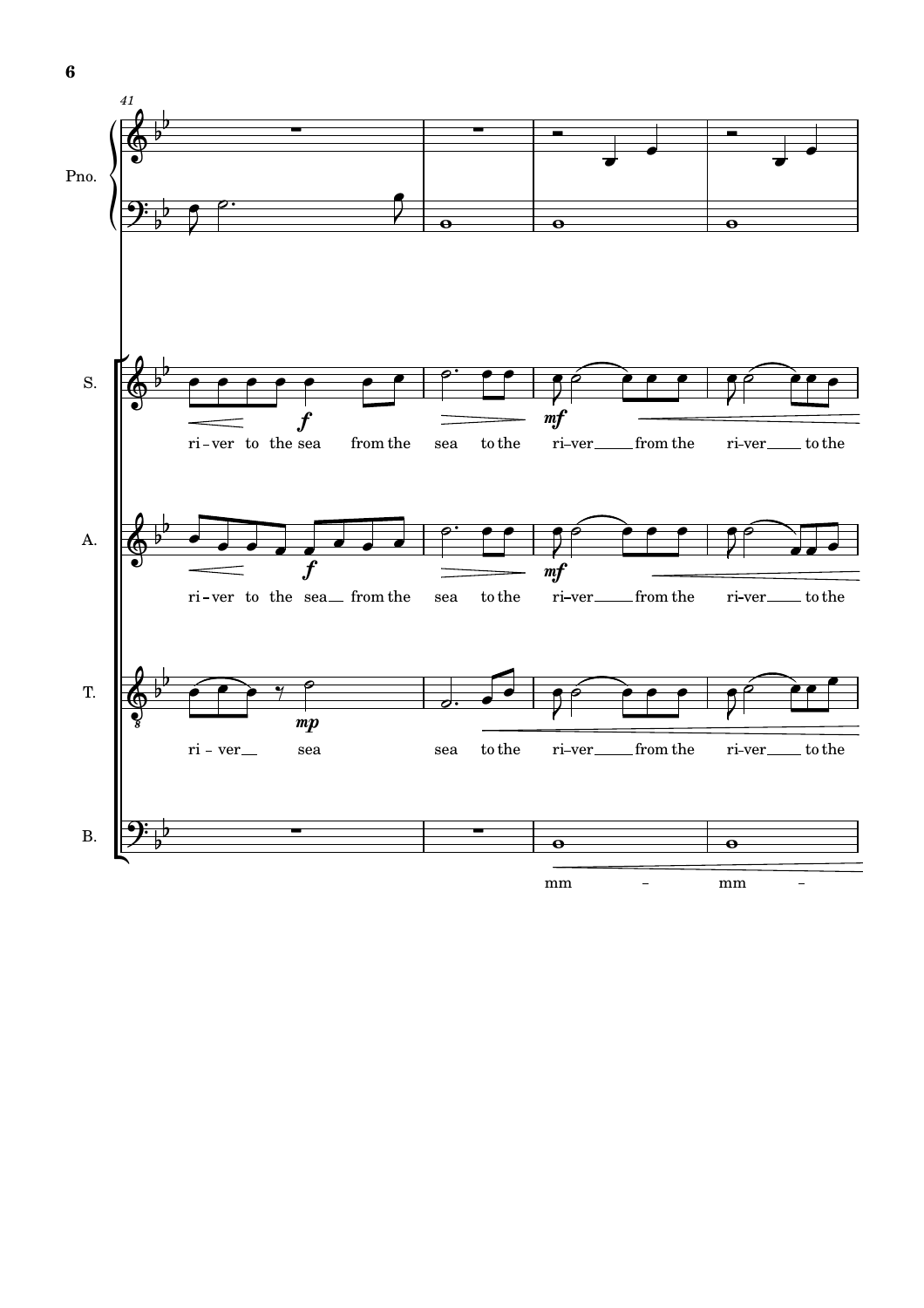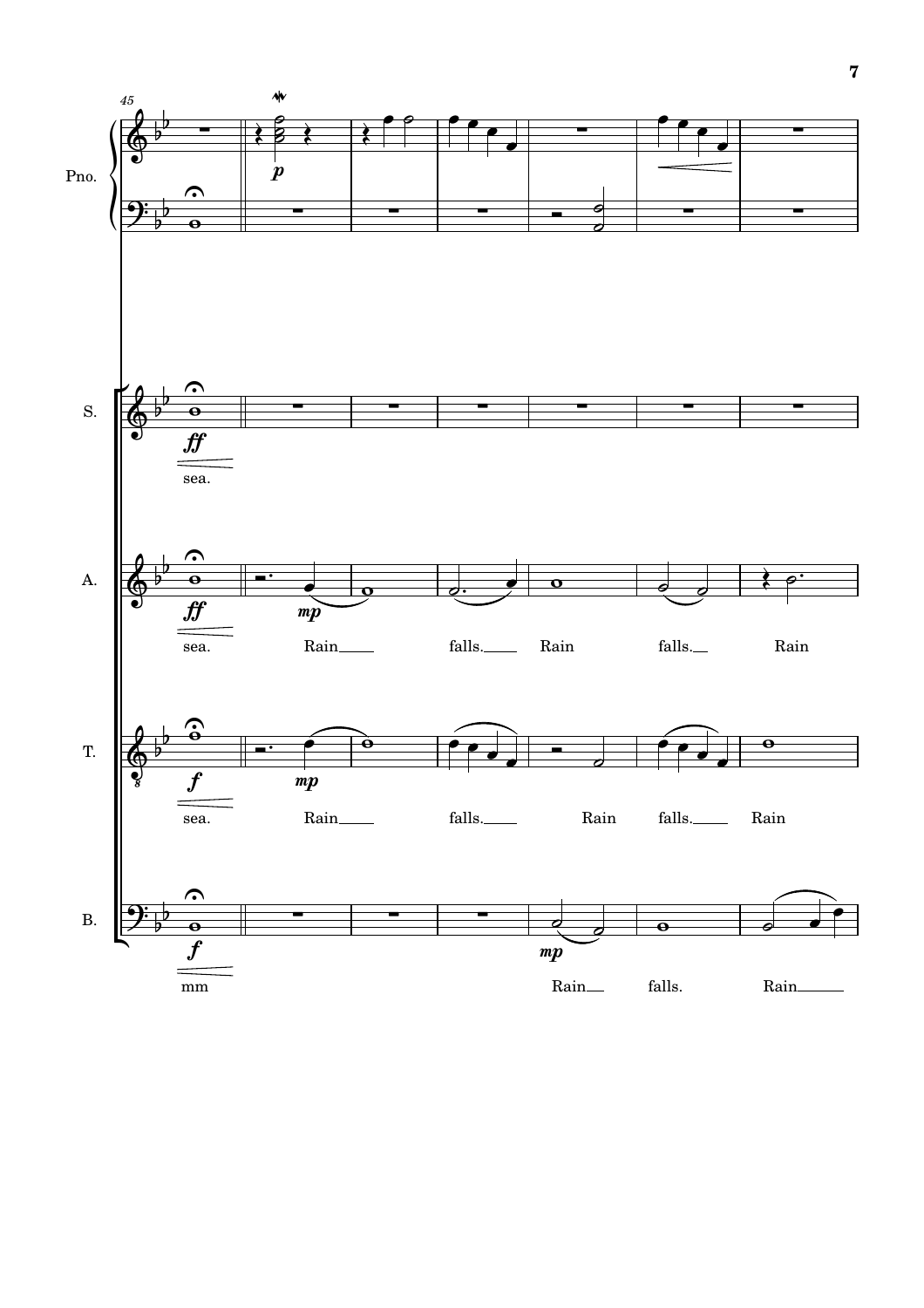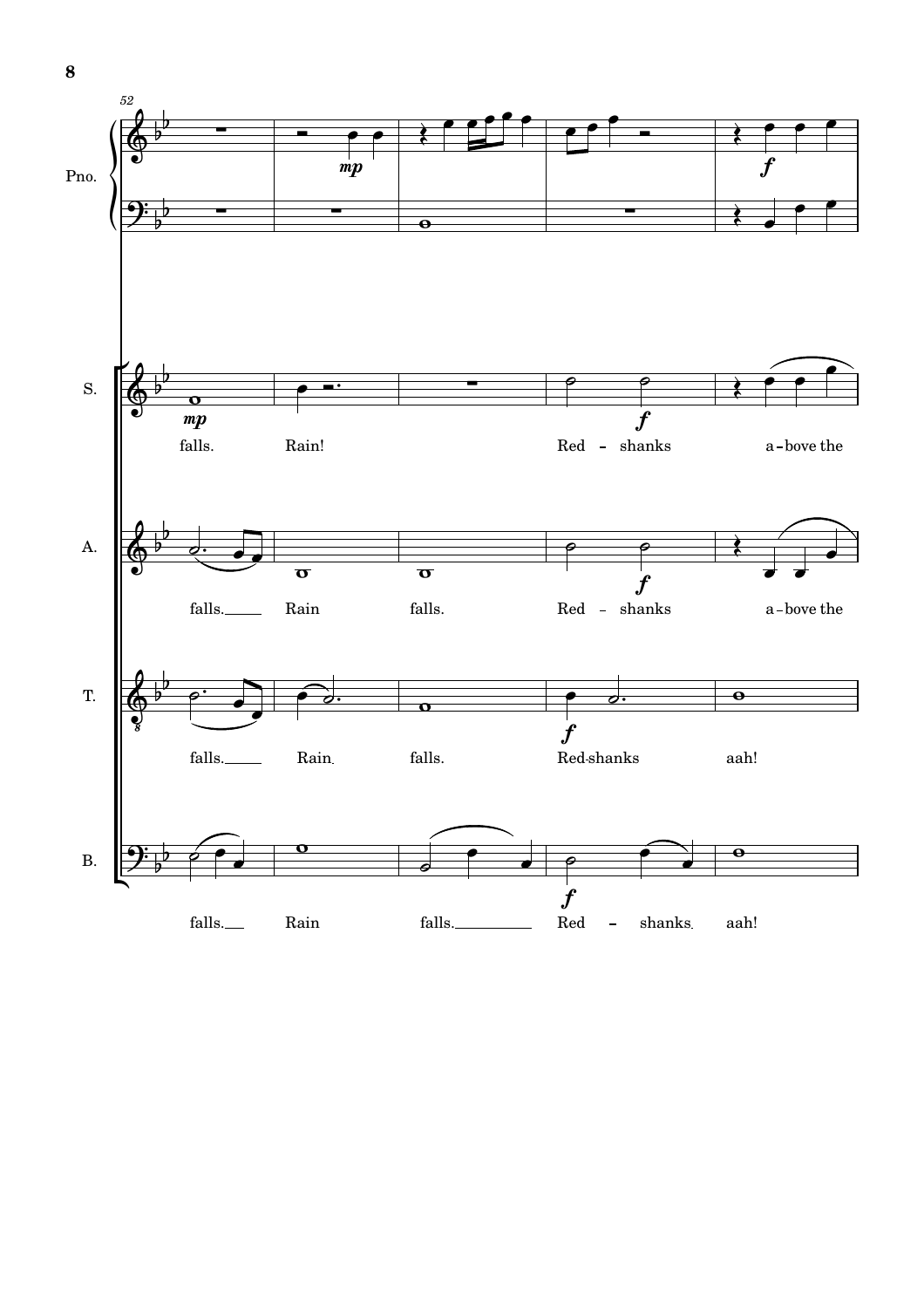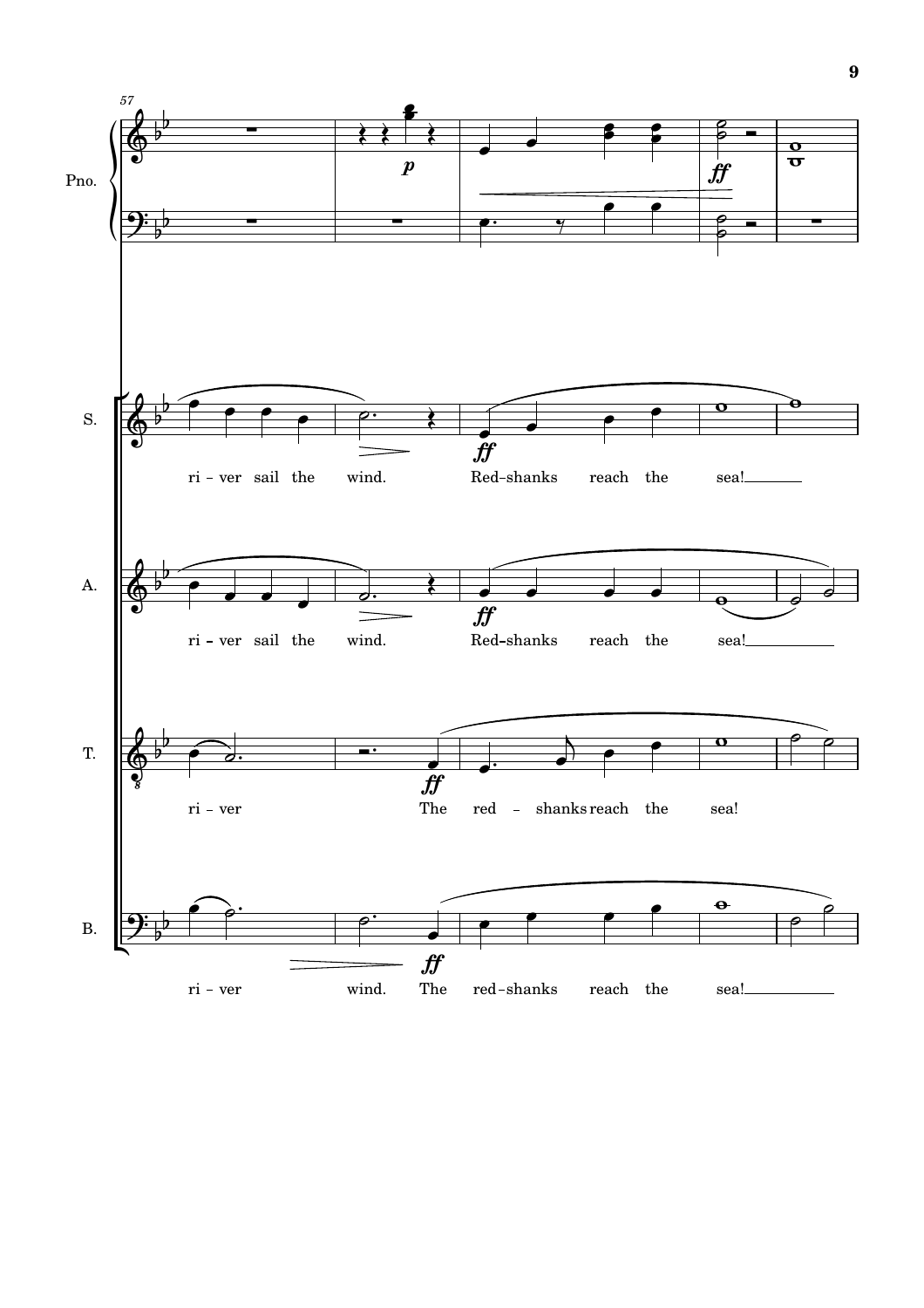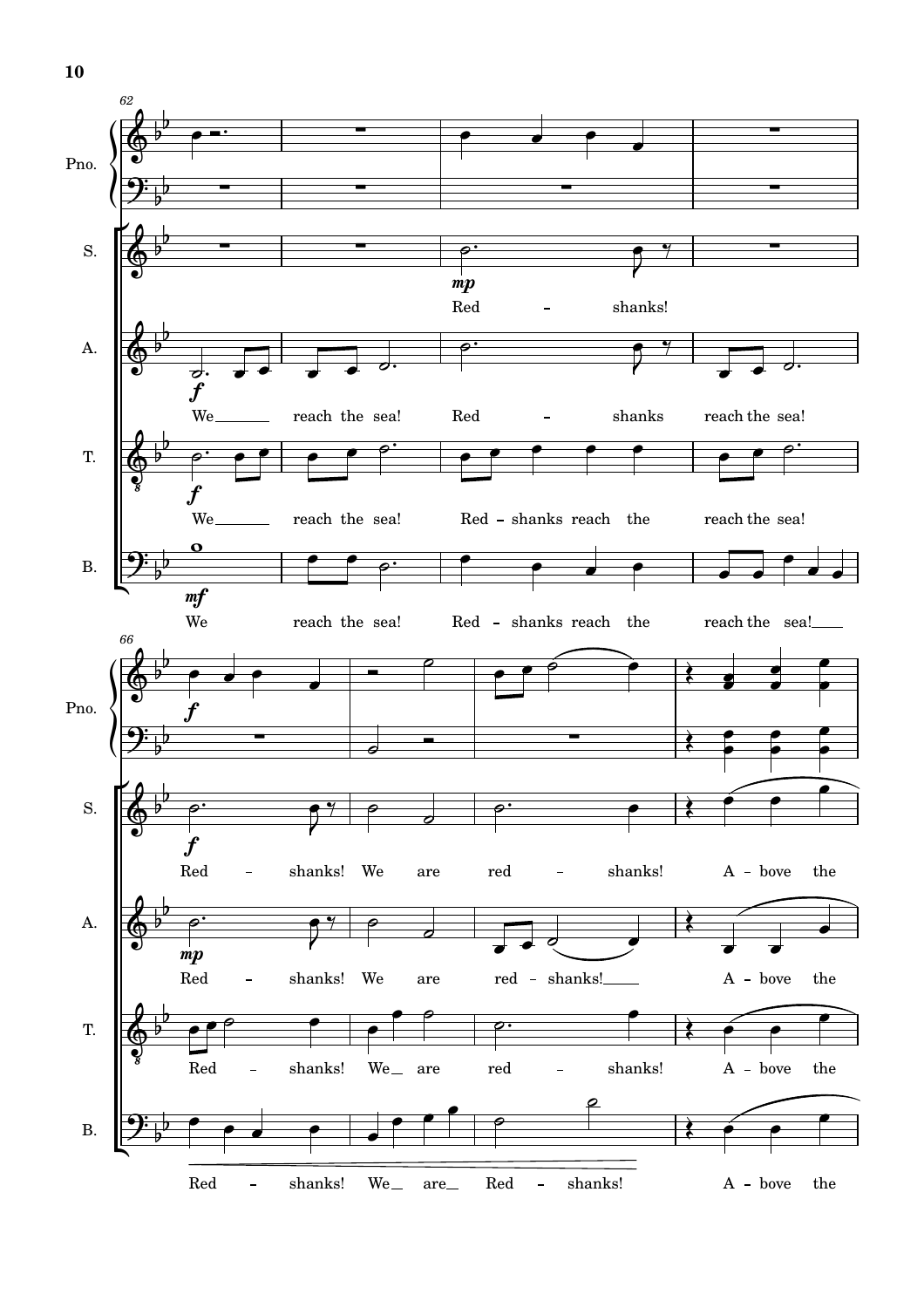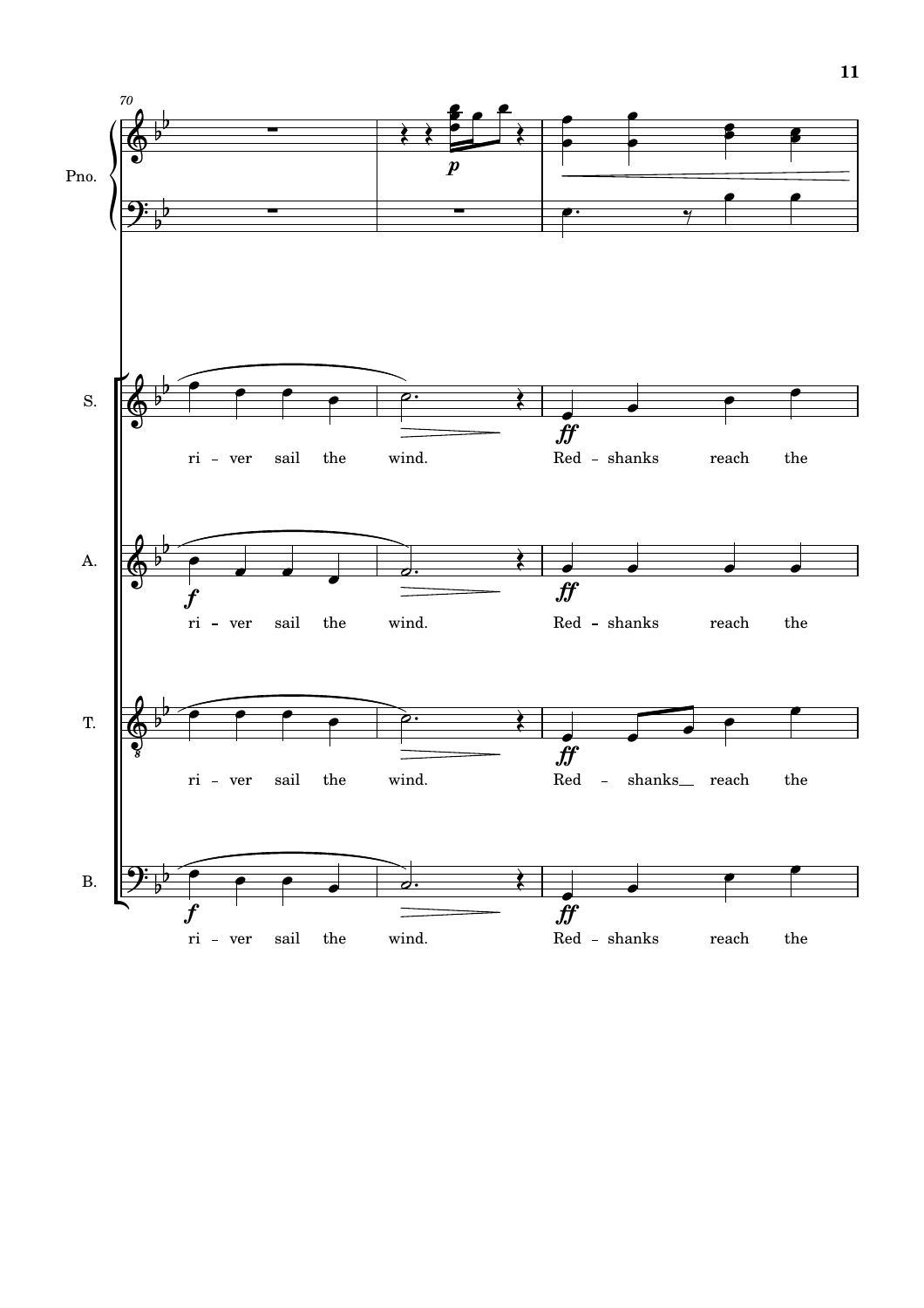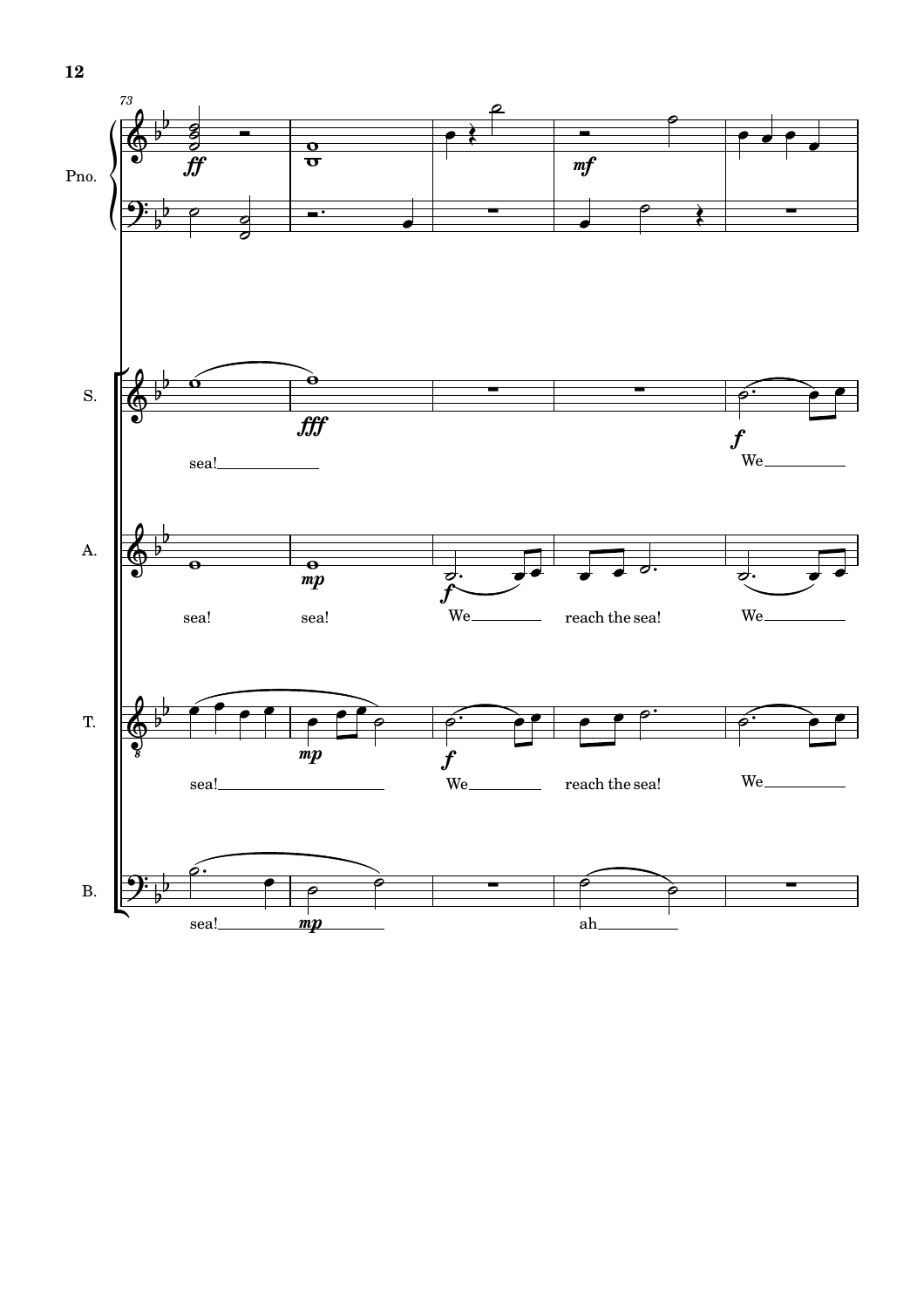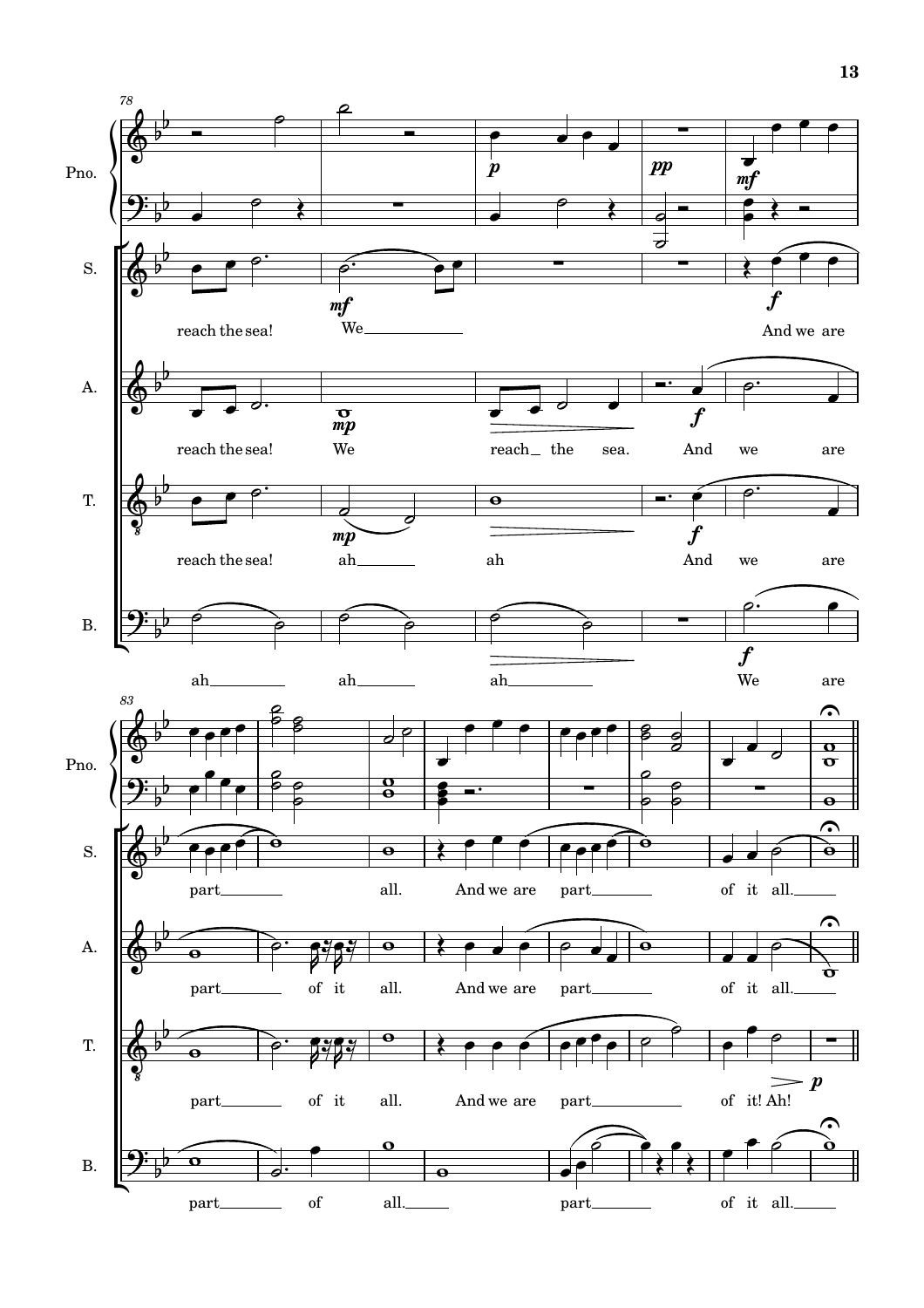

**<sup>14</sup>**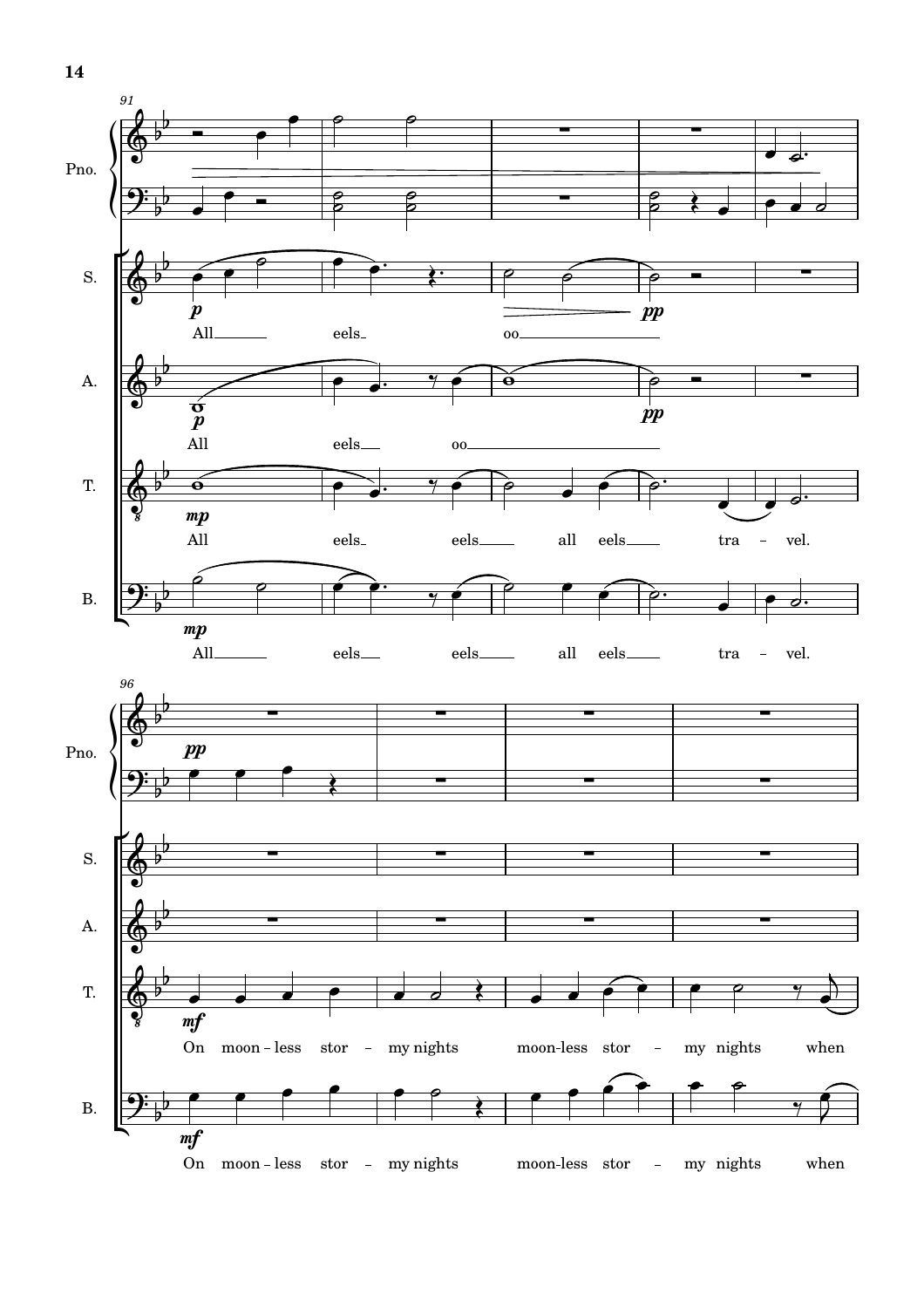